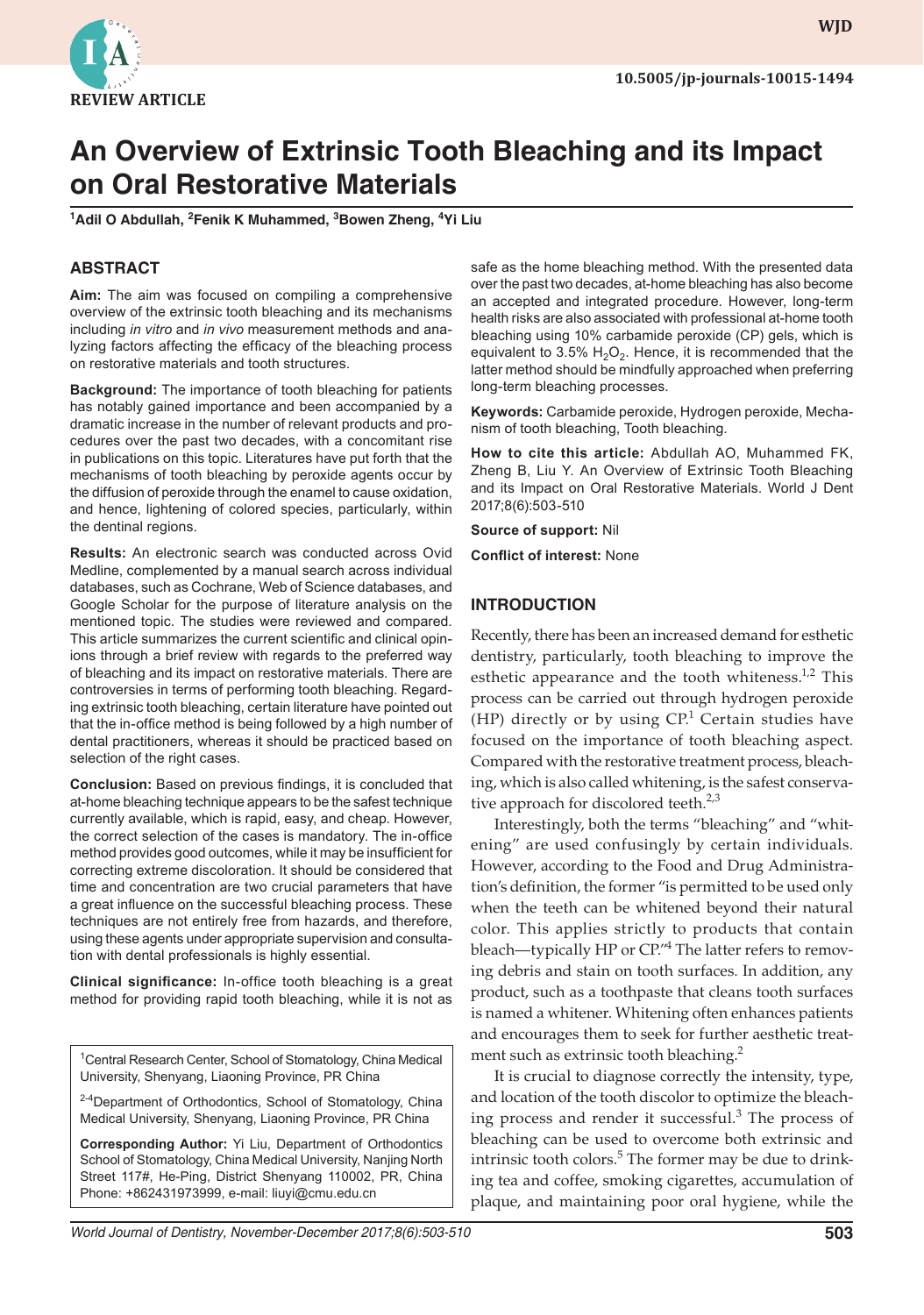latter may result from metabolic, inherited, iatrogenic, fluorosis, and aging processes. In addition, the internalized stain is another type of stain that enters the tooth surface through cracks. $6,7$ 

In general, bleaching is divided into intrinsic "nonvital" and extrinsic "vital" treatment modalities. The latter further subdivided into at-home (night guard, matrix, tray, and over-the-counter) and in-office (power bleaching, assisted-bleach technique, or waiting room surgery) techniques. $6,8,9$  The former approach named walking bleaching, heat and light techniques or Shofu Hi-Lite.<sup>5,6,8-11</sup>

Among the bleaching ingredients, HP and CP are the most commonly used agents to remove stains and whiten tooth surfaces through different concentrations and time periods. However, HP is the most active ingredient agent of the two.1,4,5,12,13

This review article focuses on the tooth bleaching process and the impact of the mechanism on an individuals' teeth.

#### **History of Tooth Bleaching**

A variety of approaches have been attempted for cleaning and whitening of patients' teeth.<sup>14</sup> The process emerged thousands of years ago using a simple toothbrush-like tool,<sup>15</sup> Miswak, which is a tooth-cleaning stick, is popular among diverse communities with various names such as "miswak, qisa, qesam, mastic and koyoji" in Arabic, Aramaic, Hebrew, Latin and Japanese languages, respectively. Other ancient cleaning ingredients used were ground seashells, ground bone, and eggshells.<sup>16</sup>

Bleaching was first described in 1864.<sup>17</sup> Then, in the late 1960s, researchers had observed that CP causes lightening of the teeth. Klusmier was the first person who described successful home bleaching.<sup>6,17,18</sup> The concept of bleaching further developed until in 1989, they described the night guard vital bleaching as a new approach. In addition, certain years later, they described 10% CP or  $(3.3\%$  HP) in a mouth guard for whitening teeth.<sup>19</sup>

Nowadays, extrinsic stains can be removed through a combination of both in-office and at-home techniques. $^{20}$ Currently, patients are able to keep their teeth due to the decline in tooth caries and improvements in oral hygiene and periodontal tooth tissues, all consequences of excellent education programs. Recently, both HP and CP have been used for different age groups to preserve their tooth appearance cosmetically.<sup>6,8,9</sup>

## **Types, Causes, and Color Appearance of Tooth Stain**

To justify the reason why extrinsic tooth bleaching is required, Table 1 gives a brief concept about the types, causes, and colors of external tooth stains.<sup>6</sup>

| Types of stain  | Causes                                                                      | Color produced           |
|-----------------|-----------------------------------------------------------------------------|--------------------------|
| Direct stains   | Tea, coffee, and other foods Brown to black                                 |                          |
|                 | Cigarettes/cigars                                                           | Yellow brown to<br>black |
|                 | Plaque/poor oral hygiene                                                    | Yellow/brown             |
| Indirect stains | Polyvalent metal salts and<br>cationic antiseptics (e.g.,<br>chlorhexidine) | Black and brown          |

Certain other causes also play a major role in tooth staining, such as diet, chemicals, teeth injury, opaqueness, aging, tooth grinding, and smoking.<sup>21</sup> Therefore, bleaching has become a popular process among men and women.<sup>21</sup> However, young women prefer this treatment option compared to other age groups. Stain removal can be measured through three common techniques, namely, using the Minolta chroma meter, Lobene stain index, and color shade guide.<sup>22</sup>

## **Highly Effective Methods of Extrinsic Tooth Bleaching**

It appears from the name of the method that these agents can be used for external applications wherein agents have to pass through the enamel, which acts as a semipermeable membrane. Here, this article will focus on the evidence proving the effectiveness and impact of external tooth bleaching rather than explaining the practical steps involved in each method.<sup>11,23</sup>

A variety of techniques are available for the extrinsic approach; however, the most popular approach includes in-office (power bleaching) $\delta$  and at-home (night guard) treatment modalities.<sup>5,8</sup> Usually, dentists in dental clinics use 15 to 35% HP during<sup>5</sup> immediate in-office procedures. However, at-home procedures are achieved using 10 to 15% CP.<sup>5</sup> At-home bleaching is cheaper, simpler, less complicated, and the patient has a chance to repeat the process several times at home.<sup>14</sup>

Certain studies evaluated that the lower concentration (at-home bleaching using 10–15% or sometime 10–20% CP) approach might be safer and better than the higher concentration (in-office bleaching of 15–35% HP). A number of researchers prefer the night guard technique as a first choice. $5,24$  The American Dental Association confirms that low concentrations, i.e., 10% CP, is an effective and safe product agent. However, it should be kept in mind that frequent repetitions of this method may cause irreversible damage similar to effects of high concentration bleaching agents that use over shorter periods.<sup>5</sup>

Regarding the in-office approach, it has been suggested that 35% high concentration HP is convenient for cases that need immediate treatment and/or cases that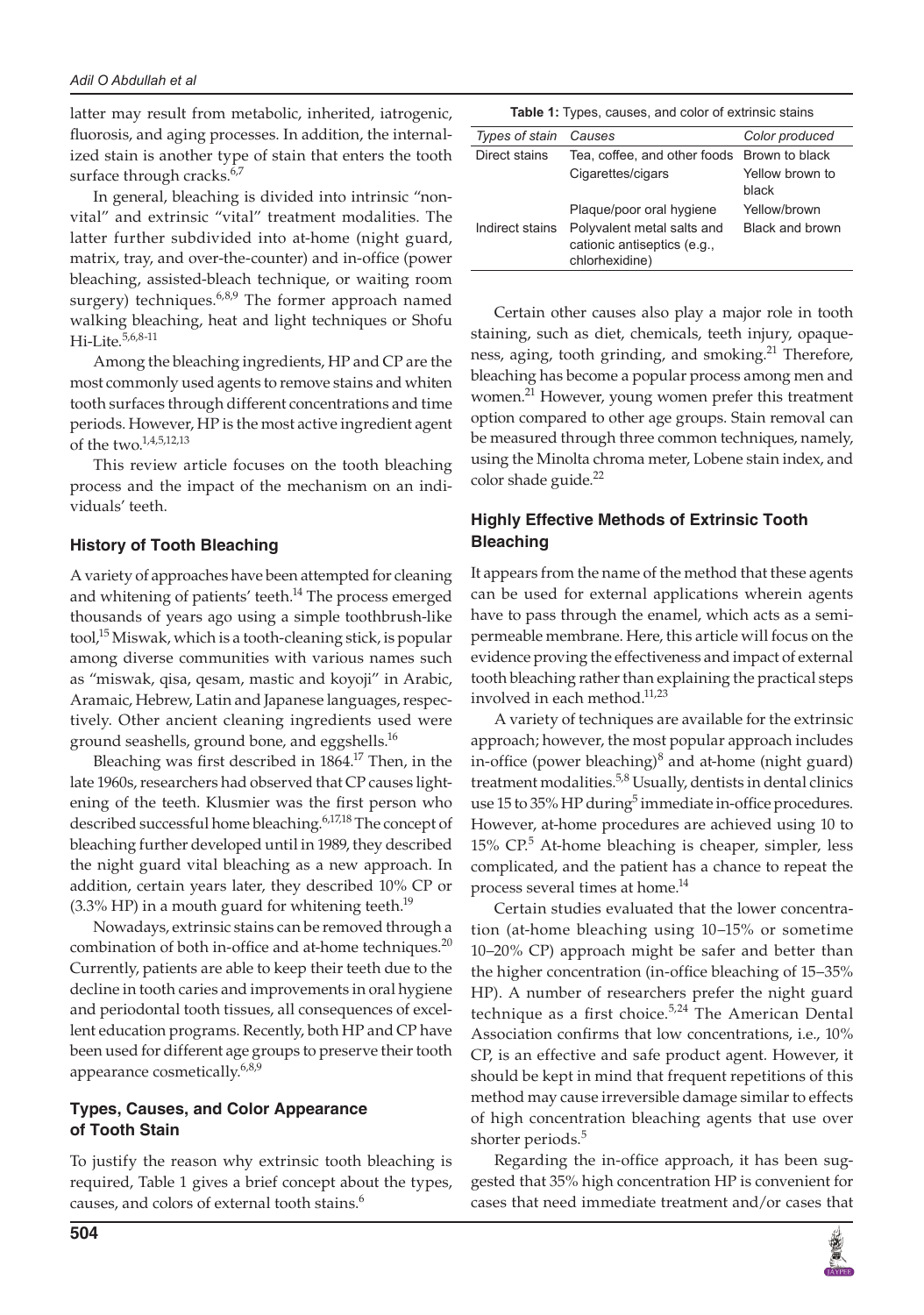show resistance to treat teeth through the night guard (tray) approach.<sup>5,17</sup> On the contrary, it has been reported that the combination of in-office and night guard vital bleaching coud be more effective in certain cases, such as in individuals with severe discolored teeth. $11,25$ 

Currently, it has been reported that the issues of teeth discoloration which due to the drinks, foods, cigarette smoking, brown fluorosis-stained teeth, single dark tooth, and tetracycline-treated teeth can be bleached by using  $10\%$  CP.<sup>24</sup> In addition, the study suggested to follow-up patients, who presented with tetracycline stains, for about 2-6 months using the night guard treatment plan. However, certain cases show earlier positive response than the mentioned time.<sup>24</sup> After treatment accomplished, certain cases might show relapse after the first 2 weeks.<sup>24</sup> Later on, the whitened tooth color becomes stable for at least 1 to 3 years. Sometimes the cases show permanent color stability.<sup>24</sup>

It is worthy to note that over-the-counter home bleaching technique should be considered significantly in terms of efficacy and safety because markets provide the public with products with no supervision of dentists.<sup>8,26</sup> Therefore, it is strongly recommended that these agents need to be used by professionals or under the supervision of skillful dentists to avoid risk hazards.<sup>8</sup>

Microabrasion is also another method, which includes mechanical and chemical reactions depending on HP and hydrochloric acid.<sup>5,24</sup> It is suitable for removing superficial stains and localized discoloration of teeth or when there is accumulation of a high amount of stains on the irregular enamel surfaces.<sup>27</sup> Nevertheless, the efficacy of this method is relatively limited due to the stains and chromogens which may be deeply stained the tooth layers.<sup>5</sup>

More recently, approaches have been simplified relying on 35% HP, used with a copolymer, NaF, CaF, and  $TiO<sub>2</sub>$  combination.<sup>5</sup> The main advantages of this technique are allowing the procedure to be carried out in the waiting room rather than as a chair-side approach, and there is also no need to protect gingiva.<sup>5</sup> Another contemporary method is using a disposable tray, which is prefilled with 9% HP, and offers inbuilt gingival protection.<sup>6</sup>

Overall, from the above-mentioned concepts, for each treatment approach, there are different controversies. It must be selected and decided upon judiciously as to which technique is appropriate to remove stains with better outcomes. However, the selection of the appropriate technique relies majorly on the operators' skill type and severity of the discolored teeth.<sup>13,23</sup> The results of bleaching usually depend on the causes and severity of stains. $5,23$ 

#### **Bleaching Agents and Mechanism of Action**

The mechanism of action of the bleaching process is based on usage of active ingredients, such as HP, which can be employed directly, or via chemical reactions from using sodium perborate or  $\mathbb{CP}^{5,9,12,17,28-30}$  The HP is a strong oxidizing agent as it helps formation of reactive oxygen molecules, HP anions, and free radicals (FRs).<sup>4</sup> Carbamide peroxide is broken down to HP and urea by salivary enzymes.<sup>11</sup> For example,  $3\%$  HP and  $7\%$  urea are produced from breaking down of  $10\%$  CP.<sup>23</sup> Urea mainly acts as a stabilizer to provide a longer shelf life, slower release of the HP, and as a cariostatic. $31$  Theoretically, it has been reported that urea breaks down further to give additional products, such as ammonia and carbon dioxide.17 However, it is not clear about the amounts of ammonia and carbon dioxide formed during the bleaching process.<sup>17</sup> In addition, colored teeth are altered to noncolored one by the action of HP, oxidizing the organic constituents present in the inner enamel–dentin layers. $4$ 

In general, FRs are formed from the breaking down of HP. Therefore, they play a major role in the bleaching process by breaking down (C=C) bonds, which can be found in double-bonded organic tooth stains. Breaking down is carried out by anionic dissociation, photodissociation, or combining both.<sup>9</sup> Typically, lightening discolored teeth is achieved over hours or weeks based on dentists' or manufacturer's directions. It is considered that a high pH value (basic solution) facilitates the bleaching process.17 This is due to the fact that the lower activation energy necessary to form FRs exists in a high pH solution compared with an acidic medium. It has been found that higher concentrations of bleaching agents with relatively longer time of application lead to faster whitening of teeth.<sup>3</sup> However, the frequent use of HP and CP agents beyond the required concentrations and extra applications are not free from potential risks. Therefore, using these agents under scientific guidelines is necessary.

| $\text{Na}_2\text{[B}_2\text{(O}_2)_2\text{(OH)}_4\text{]} + 2\text{H}_2\text{O} \longrightarrow 2\text{NaBO}_3 + 2\text{H}_2\text{O}_2$ | (1) |
|------------------------------------------------------------------------------------------------------------------------------------------|-----|
|------------------------------------------------------------------------------------------------------------------------------------------|-----|

$$
H_2NCONH_2 \bullet H_2O_2 \xrightarrow{\text{in water}} H_2NCONH_2 + H_2O_2
$$
 (2)  
\n
$$
H_2O_2 \xrightarrow{\text{in water}} H_2NCONH_2 + H_2O_2
$$
 (3a)

$$
H_2O_2 \longrightarrow 2HO^* \tag{3a}
$$

$$
HO^* + H_2O_2 \longrightarrow H_2O + HO_2^*
$$
  

$$
HO_2^* \longleftarrow H^* + O_2^*
$$

$$
2H_2O_2 \longleftrightarrow 2H_2O + 2\{O\} \longleftrightarrow 2H_2O + O_2 \tag{3b}
$$

$$
H_2O_2 \longleftrightarrow H^+ + HOO^-\tag{3c}
$$

The equations illustrate formation of hydrogen peroxide from sodium perborate (Eq. 1) and from carbamide peroxide (Eq. 2). Hydrogen peroxide forms free radicals like hydroxyl and perhydroxyl radicals, and superoxide anions (Eq. 3a), reactive oxygen molecules which are unstable and transformed to oxygen (Eq. 3b), and hydrogen peroxide anions (Eq. 3c).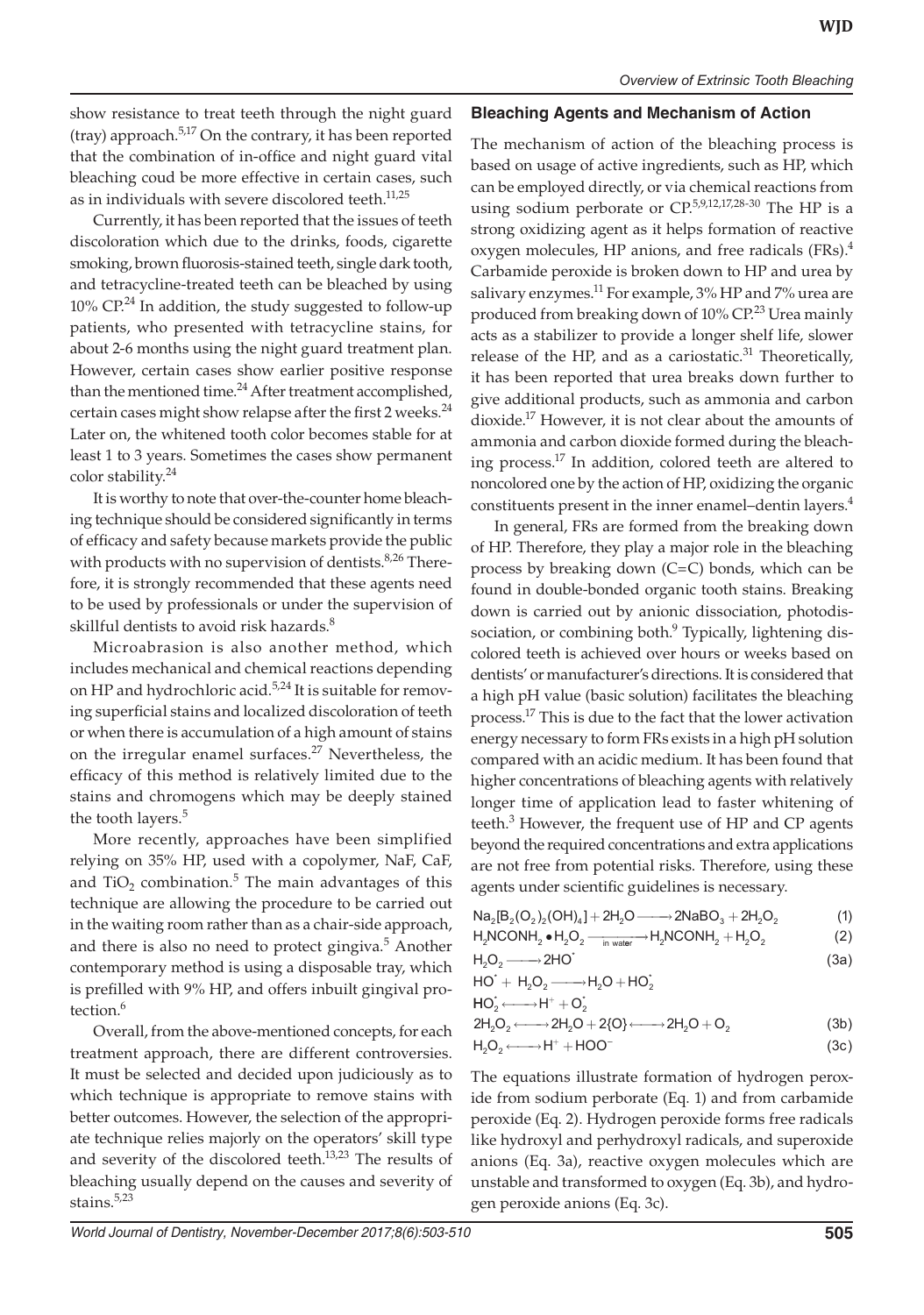| Factors                | Impact                             |
|------------------------|------------------------------------|
| Bleaching type         | Vital or nonvital bleaching        |
| Concentration and time | 10-15% CP or 15-35% HP either      |
|                        | for 2 weeks, longer, or for 1 hour |
| Heat and light         | Halogen, LED, UV, and plasma arc   |
| Other factors          | Plaque, pellicle on the tooth      |
|                        | surface                            |

**Table 2:** Factors affecting tooth bleaching

LED: Light-emitting diode; UV: Ultraviolet

# **Ideal Properties and Factors Affecting Tooth Bleaching**

Certain ideal properties, such as ease of application with optimum patient satisfaction, nonacidity, efficient and successfully lightening of teeth, nonirritating or dehydrating properties on soft/hard tissues, suitable peroxide concentrations, and the need to use limited quantities of the agents to provide maximum esthetic outcomes are crucial points that should be present in bleaching agents.<sup>9</sup> Certain parameters play a major role during the bleaching process. Table 2 shows the main factors.<sup>28</sup>

Recently, the term laser has been used among individuals. However, it is technically incorrect. Laser stands for light amplification by the stimulated emission of radiation. Most recently, in-office bleaching systems depend on halogen or light-emitted diodes or a combination of both.32 Research has suggested that halogen rays would be an efficient source for tooth bleaching.<sup>33</sup>

# **Indications and Contraindications of Extrinsic Tooth Bleaching**

#### *Indications*

Extrinsic tooth bleaching can be carried out in certain situations. For example, in a moderate discolored healthy tooth without significant structural defects, there is a good chance to bleach teeth with successful results.<sup>34</sup> Vital bleaching has been tried in certain cases, such as extremely discolored teeth; however, successful outcomes may be difficult to achieve.<sup>5</sup>

Other cases of discoloration can be distinguished such as an acquired stains, dentinogenesis, imperfecta,<sup>5</sup> fluorosis staining (mild, opaque, and pitting) types, tetracycline staining (1–4° staining) with the exception of severe cases, and lead poisoning.<sup>5</sup> Certain cases of discoloration due to physiological aging and, sometimes, post-traumatic discoloration (sclerotic dentin, but with vital pulp) can be treated by the extrinsic approach. $34$ 

## *Contraindications*

In general, there are relative and absolute contraindications of vital bleaching. Relative contraindications include certain situations, such as very deep and prominent stains that cover the enamel–dentin layers. $36$  The presence of several number of crowns, cervical lesions or incisal/ occlusal attritions, and stains that are chiefly formed by amalgam ion release.<sup>5</sup>

Despite the above mentioned aspects, there are certain specific limitations while employing tray (night guard) bleaching, such as in cases of temporomandibular joint disorders, advanced periodontal disease, and presence of large number of amalgam fillings or temporary fillings (intermediate restorative material). $37$  Recently, it has been suggested that certain cases need approaches to be used with caution, such as pregnancy gingivitis. However, it is not an absolute contraindication. Marginal leakage problems that may occur after bleaching may need to be taken care of.<sup>5</sup>

Regarding absolute contraindications, it is required to consider such cases. For instance, immature tooth tissues with large pulp horns, particularly, in patients under 15 to 16 years, hypersensitive tooth, and nonleak proof fillings (initial or recurrent caries) should be evaluated and treated precisely.<sup>5</sup> In addition, smoking should be avoided due to the possible interaction between cigarette ingredients and peroxide agents.<sup>17</sup>

## **Side Effects of Tooth Bleaching**

Researchers have confirmed that there are numbers of crucial adverse effects that have been recognized after the bleaching process as shown in Table 3. Tooth sensitivity and gingival irritation are the most common adverse effects.<sup>9</sup> Sensitivity can be controlled by either passive or active treatment.<sup>9</sup> The former includes modifying the

**Table 3:** Effects associated with bleaching

| <b>Tissues</b>         | <i>Impact on tissues</i>                                                                                 |
|------------------------|----------------------------------------------------------------------------------------------------------|
| Gingivae (soft         | Tissue sloughing                                                                                         |
| tissue)                | Minor gingival irritation/ulceration                                                                     |
|                        | Change in gingival texture                                                                               |
|                        | Gingival soreness                                                                                        |
| Oral mucosa            | Sore throat                                                                                              |
| (soft tissue)          | Burning palate                                                                                           |
|                        | Unpleasant taste                                                                                         |
| Teeth (hard<br>tissue) | Bleaching may occur in an uneven manner                                                                  |
|                        | White spots may become more visible                                                                      |
|                        | There may be a visible demarcation line<br>between the color of the incisal tip and the<br>cervical neck |
| Pain and               | Teeth may become sensitive, in particular, at                                                            |
| sensitivity            | the cervical margin, if gingival recession is<br>present                                                 |
| Systemic               | Mild laxative effect possibly due to the glycerin                                                        |
|                        | Free radicals formation during the bleaching<br>process                                                  |
|                        |                                                                                                          |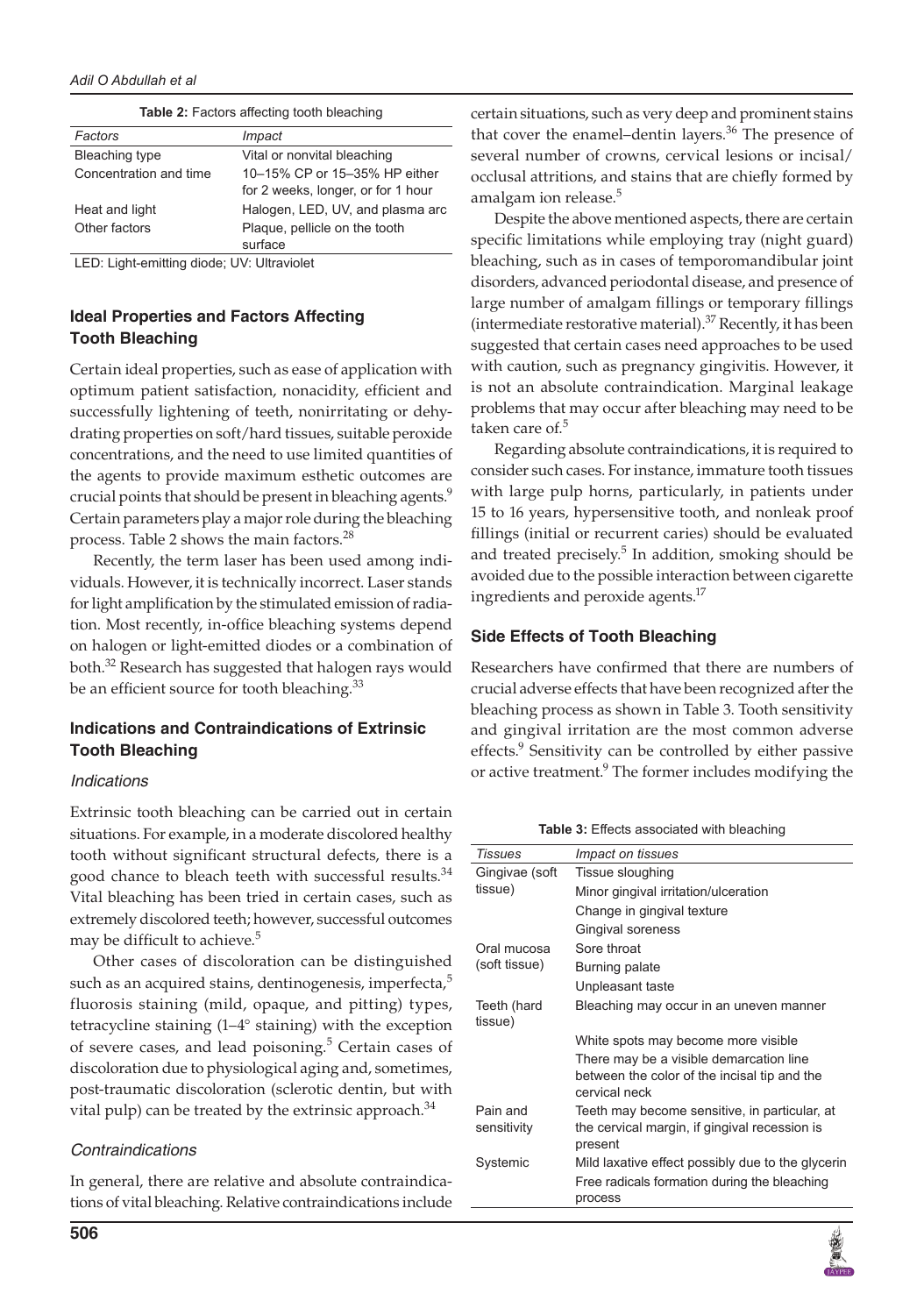frequency of application and bleaching time and also determine a convenient, concentration of the agent for patients. However, for the latter, the use of fluoride or potassium nitrate in a tray as a pretreatment choice or when symptoms occur is warranted.<sup>9</sup>

## **DISCUSSION**

The process of tooth bleaching is a common process among most individuals. Therefore, stating the efficacy, effects, and biological safety is mandatory. Regarding efficacy, it has been reported that vital tooth bleaching using 10% CP night guard has the ability to whiten the tooth's surface to relatively two shades "2 folds."38 Previously, the in-office approach was the most common approach and relied on the use of the acid-etch solution, 37% phosphoric acid. It was then followed using 30–35% HP with the aid of heat using lump or a contact instrument.<sup>38</sup>

Research, in a few instances, has reported that a number of dentists show priority for in-office technique due to the ease of monitoring and controlling the procedure.<sup>38</sup> However, recently, at-home approach has become a more popular option. It should be considered that it is difficult to predict results, such as degree of whitening, duration of treatment with number of required applications, response of stain for removal, and for how long the bleaching agents would remain effective.<sup>38</sup> It has been found that prolonged use of bleaching agents results in a chalky appearance, which is esthetically unacceptable.<sup>39</sup>

Regarding types of stain, moderate tetracycline discoloration shows acceptable outcomes after bleaching. $40$ It has been found that the orange-brown to yellow color in older adults bleaches easily and faster than in teens and young adults. $38$  Gray-blue stains are not easy to bleach, and moderate-to-severe dark colors have lesser response.<sup>38</sup> Researchers have suggested that neither at-home nor in-office can keep teeth white for life. Therefore, long-term follow-up would be necessary from 1 to 3 years.<sup>6,30,35</sup>

Regarding the effects of HP on hard tissues, such as enamel and dentin, certain studies have concluded that certain bleaching agents lead to alterations in the levels of sulfur, calcium, phosphorus, and potassium in the hard tissues.<sup>41</sup> Therefore, they may cause detrimental effects on the enamel–dentin layers, which is probably due to differences in the organic and inorganic constituents. Researchers have reported that the use of high concentration HP should be minimal as it causes microhardness of enamel–dentin layers significantly. For instance, the use of 30% HP shows this problem.<sup>42</sup>

Conversely, another study shows no significant change on enamel morphology when it has been exposed to 10% CP for 2 weeks. However, after 4 weeks, enamel

hardness showed changes in terms of microhardness.<sup>43</sup> Another study recorded an initial significant alteration of enamel microhardness after the bleaching process, and then, remineralization of enamel was observed by the action of saliva and fluoride.<sup>38</sup>

Regarding pulp tissue, a study showed that both 10% CP and 35% HP may penetrate the pulp chamber and enhance pulp hypersensitivity. However, further studies are required to confirm the exact cause behind this process.<sup>38</sup>

Regarding safety issues and compatibility of peroxide bleaching agents, it must be remembered that the teeth whitening techniques have been used for more than 100 years. However, for the past two decades, concerns regarding safety during bleaching have increased significantly. $3$  There are certain issues that may associate with FR oxygen by-products of HP metabolism, which may lead to biological tissue damage and oral cancer development. However, the exact mechanism is not well understood.3,19,28,38 Certain studies have believed that the oxidation reaction of HP may enhance potential risk or even lead to carcinogenic activity, aging, stroke, liver problems, and/or other degenerative diseases.<sup>9,44,45</sup>

In addition, certain antioxidants, such as ascorbate, vitamin E, and glutathione encourage the body's defense mechanism against oxidation reactions and allow the system to remain healthy. However, a serious outcome may take place when the antioxidant capacity of the system is overwhelmed.<sup>46</sup> Another study has conducted that 10% CP may act as a tumor promoter in the presence of mutated cells. In addition, researchers believed that peroxide has a similar potential risk as that of smoking by stimulating cell division activity. For example, smokers may have a higher proliferation of the cell nuclear antigen, which is an indicator of cell proliferation, and increases in the basal and subbasal layers of epithelium, than nonsmokers.<sup>29</sup>

Regarding long-term exposure of peroxide, an *in vivo* animal study has shown that prolonged exposure of HP by itself may enhance pathological changes and may activate oral carcinogenesis associated with 9,10-dimethyl-1,2-benzanthracene, an analog of tobacco ingredient. It should be considered that animal studies cannot be generalized directly to human beings, but outcomes can be used to protect individuals from long-term exposure of HP, particularly, tobacco users.<sup>38</sup> To understand the exact concept behind this process, long-term *in vivo* scientific studies of human tissues are required.

Regarding short-term exposure, evidence suggests that HP may damage oral tissue when used chronically and cause severe tissue damage. A study has reported that 3% HP has shown certain detrimental results, such as delayed wound healing, leukoplakia, and ulcerations of labial mucosa and tongue with papillae erosion.<sup>47</sup> However,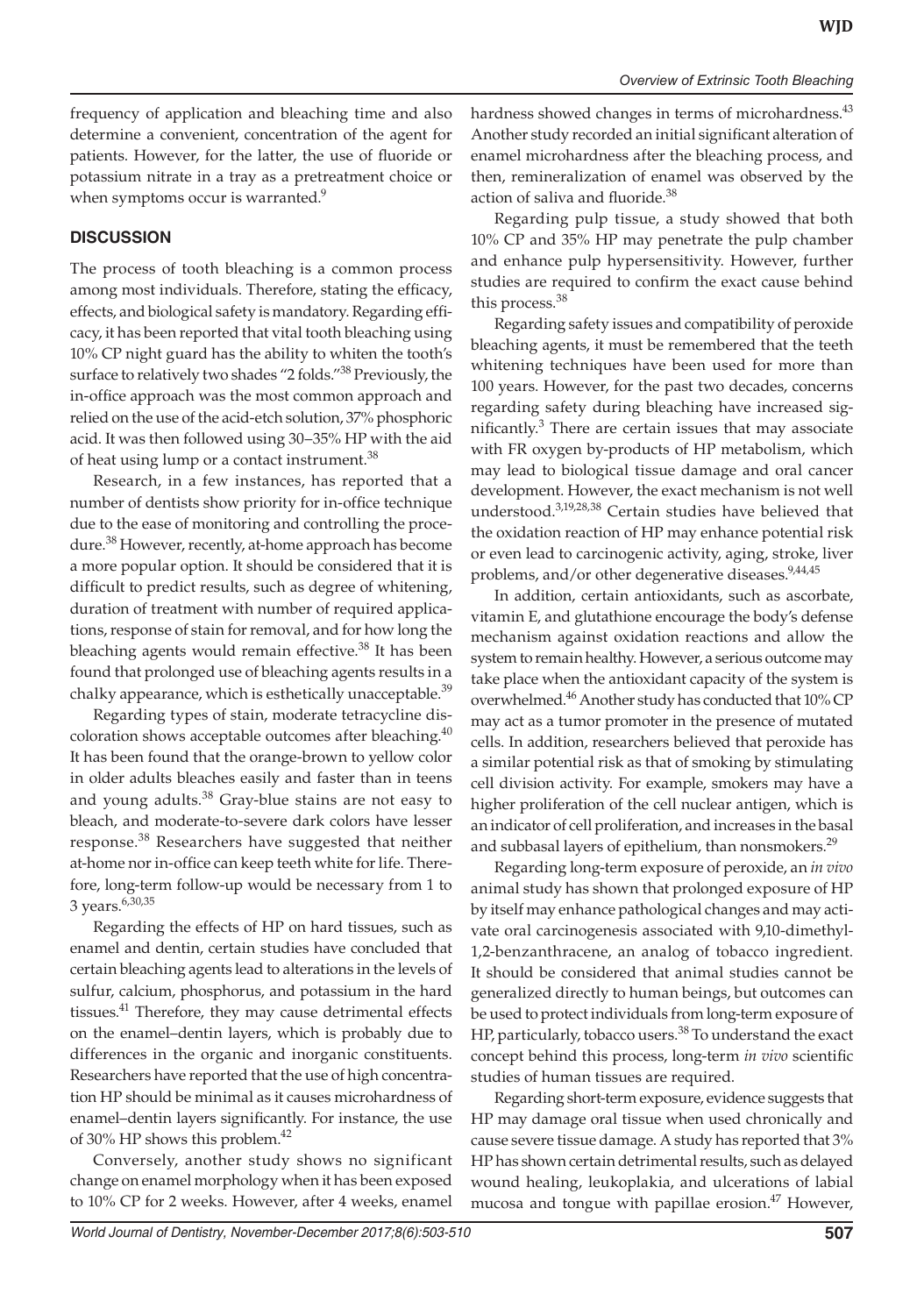it has been found that the short-term exposure shows reversible effects on enamel–dentin and pulp tissues.<sup>38</sup>

Regarding risk evaluation of external tooth bleaching, this can be divided into four stages: Risk characterization, hazard determination, dose–response correlation, and exposure assessment.<sup>9</sup> To assess the impact of bleaching agent, both safety factor (SF) and exposure (E) time should be calculated according to the following formula.<sup>17</sup>

```
SF = No observed adverse effect level/exposure
```
 $E =$  Amount of solution applied in the tray  $\times$  concentration of  $HP \times 25\%$  ingested/Body weight (60 kg)

It has been reported that the minimum approved SF is 100. It should be considered that certain parameters reduce (SF) and increase (E), such as extended bleaching time per day, application of bleaching agents injudiciously, bleaching of both arches simultaneously, and overfilling tray during bleaching. Depending on the risk assessment, the exact safe concentrations with proper selection of the preparations are required to optimize patients' safety.4,9,17

Regarding the impact of bleaching process on dental restorative materials, the previous studies have focused on this matter and evaluated how the physical properties have been altered after exposing the dental materials to peroxide agents.<sup>48</sup> The detail of bleaching process impact on oral restorative materials has been argued in the following sections.

Regarding the impact on amalgam, certain studies confirmed that HP and CP affect the surface properties, such as microhardness, roughness, and elution. A study reported that there is no significant enhancement of metal ion release from amalgam with  $10\%$  CP.<sup>1</sup> Conversely, another study have found an increase of metal ion release when the amalgam surface has been exposed to various concentrations of HP  $(1, 3, 10, \text{ and } 30)\%$ .<sup>48</sup> Another literature confirmed the similar outcome using 10% CP. However, the amount of metal ion release has shown no significant health hazard.<sup>49</sup>

Certain factors may play a major role in increasing the mercury release, such as old amalgam, unpolished rough surfaces, and low pH of bleaching agents. For instance, a research has reported that mercury release is time-dependent and significantly higher in old amalgam restorations than in fresh amalgam. In addition, it reveals that mercury release is pH-dependent and higher in unpolished amalgam.<sup>50</sup>

Regarding microhardness and roughness of amalgam, certain studies have shown no significant changes. $1.49$  A case report study has linked the chipping of the amalgam surface with green color after bleaching with 10% CP.<sup>48</sup> It has been reported that dentists have to check amalgam margins for marginal integrity to prevent risks of ion

release and inhibit green color by removing amalgam, especially near the esthetic zone, before starting the bleaching process.<sup>48</sup>

Regarding the impact on composite resin, a significant color change has been reported with nanohybrid and packable composites after treatment with 15% CP, while another study recorded surface alterations with 35% HP when a low density microfilled composite was used.<sup>48</sup> In addition, studies have reported that after bleaching the composite, surface hardness significantly decreased. This phenomenon was recorded in both deep and superficial layers. Therefore, it should be considered that bleaching agents may weaken adhesive bonding in the deep layer of composites and may result in bond failure between tooth substrate and composite materials.<sup>13,48</sup> Furthermore, another study confirmed a significant decrease in microhardness after using different peroxide concentrations.<sup>48</sup>

Interestingly, occlusal marginal restorations are not affected after bleaching with 20% CP of class I composite restoration. Therefore, there is no chance of marginal leakage. The similar outcome was found when studies on 20% CP and 35% HP for class V composite resin were made; however, for class II restorations, further studies are required.<sup>48</sup>

Recently, it has been found that 15% CP increased surface roughness of composite after bleaching, which may result in accumulation of plaque. The composites might keep their color, at the same time, enamel shows susceptibility to color change after bleaching process. In addition, it has been found that bleached composites release fewer bisphenol A glycidyl methacrylate and urethane dimethacrylate than the unbleached type. Further, it has been reported that bleached composites may stain more easily than nonbleached one after accomplished process.<sup>48</sup> Regarding impacts on glass ionomer cement (GIC) and resin-modified GIC (RMGIC), studies have shown that 15% CP and 35% HP cause significant reduction in surface hardness of RMGIC. $47$  Although a significant color change has been recorded with conventional GIC, after using 15% CP for 4 weeks, it returned to the pretreatment condition after 2 weeks. In general, color changes may be associated with GIC and MGIC after exposing to bleaching agents. Hence, it is recommended to replace an old filling with a new one to keep restorations with esthetic surface texture.<sup>47</sup>

A further impact on compomer dental restorative materials has confirmed that 10 to 15% CP shows a significant change in surface properties, such as color change, increased surface roughness, porosity, dissolution, and crack formation. In addition, the surface is prone to take the color of Coca-Cola, red wine, coffee, and tea after bleaching with 15% CP. Therefore, it is recommended to polish or replace compomer after bleaching process.<sup>47,51</sup>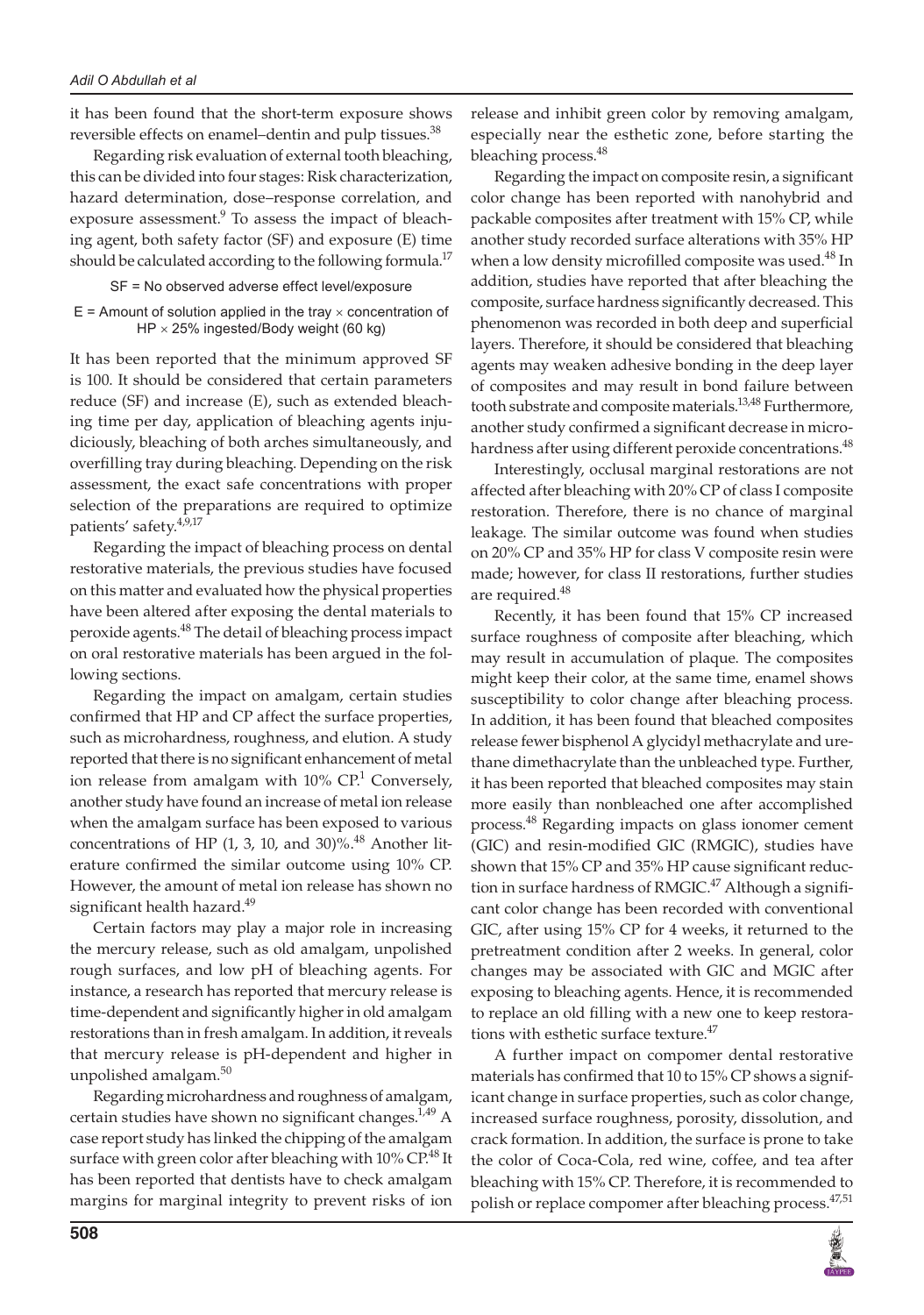The impact on ormocer has shown a significant color change when exposed to 10% CP or 35% HP. Hence, after bleaching, it requires new restoration. However, it does not show a significant change in microhardness after exposure to 35% HP. Studies have shown that a low amount release of bisphenol-A is associated with bleached ormocer in comparison to nonbleached one. It has been concluded that bleaching of ormocer is not associated with the risk of health hazard, while it causes potential color change of restored teeth.19,47,51

Studies have shown the impact of bleaching process on porcelain.47 Literatures have concluded that different concentrations of HP and CP influences on surface hardness with microhardness of porcelain materials. Dentists have to instruct patients to avoid bleaching of ceramic restorations. In particular, those of the anterior esthetic zone.<sup>4,47</sup>

Regarding the public satisfaction after teeth bleaching, certain studies have focused on this aspect. For example, a study has found that in the UK 28% of adults are dissatisfied with their discolored teeth, while this number is reported to be greater 34% among the US population.<sup>28</sup>

Another study reported change in outcomes among the UK and the US populations; 12 to 15% and 17 to 21% respectively. However, still, the percentage in the USA shows a higher dissatisfaction rate than the UK. In addition, in China, this figure was found to be about 52.5%. This difference may be due to better and rapid improvements of oral health promotion in the UK than in the US or China.<sup>13</sup>

Further, a research has shown that 28% among the UK population and 50% in the United States were dissatisfied with their discolored teeth. Another literature has reported that the American population spends more than \$1 million for home bleaching annually, $8$  this reflects patients' demand toward the aesthetic concern.

## **CONCLUSION**

Depending on the previous outcomes, it can be concluded that at-home bleaching technique appears to be the safest technique currently available, which is rapid, easy, and cheap. However, the correct case selection mandatory. The in-office method provides acceptable outcomes, while it may be insufficient for extreme discoloration. It should be considered that time and concentration are two crucial parameters that have a great role in the successful bleaching process. These techniques are not free from hazards; therefore, using these agents under supervision and consultation is of great concern.

It is predicted that the future trends of tooth bleaching would mainly include using activating agents to increase the effect of HP and natural enzymes present

in human saliva. Future technologies will focus more on home-bleaching agents. The reasons being saving patients and dentists' time, cost-effectiveness, ease of use at-home, and portability. Finally, it is also predicted that bleaching approaches would become further digitalized than today's options.

# **REFERENCES**

- 1. Al-Salehi SK, Hatton PV, Miller CA, McLeod C, Joiner A. The effect of carbamide peroxide treatment on metal ion release from dental amalgam. Dent Mater 2006 Oct;22(10): 948-953.
- 2. Kihn PW. Vital tooth whitening. Dent Clin North Am 2007 Apr;51(2):319-331.
- 3. Majeed A, Farooq I, Grobler SR, Rossouw RJ. Tooth-bleaching: a review of the efficacy and adverse effects of various tooth whitening products. J Coll Physicians Surg Pak 2015 Dec;25(12):891-896.
- 4. Kwon SR, Wertz PW. Review of the mechanism of tooth whitening. J Esthet Restor Dent 2015 Sep-Oct;27(5):240-257.
- 5. Sulieman MA. An overview of tooth-bleaching techniques: chemistry, safety and efficacy. Periodontol 2000 2008;48: 148-169.
- 6. Hattab FN, Qudeimat MA, al-Rimawi HS. Dental discoloration: an overview. J Esthet Dent 1999;11(6):291-310.
- 7. Duron A. Which foods actually stain your teeth...and which don't. Todays FDA 2016;28(4):12-15.
- 8. Thickett E, Cobourne MT. New developments in tooth whitening. The current status of external bleaching in orthodontics. J Orthod 2009 Sep;36(3):194-201.
- 9. Dahl JE, Pallesen U. Tooth bleaching—a critical review of the biological aspects. Crit Rev Oral Biol Med 2003;14(4): 292-304.
- 10. Attin T, Paqué F, Ajam F, Lennon AM. Review of the current status of tooth whitening with the walking bleach technique. Int Endod J 2003 May;36(5):313-329.
- 11. Alqahtani MQ. Tooth-bleaching procedures and their controversial effects: a literature review. Saudi Dent J 2014 Apr;26(2):33-46.
- 12. Haywood VB. Nightguard vital bleaching: current concepts and research. J Am Dent Assoc 1997 Apr;128 (Suppl):19S-25S.
- 13. Joiner A, Hopkinson I, Deng Y, Westland S. A review of tooth colour and whiteness. J Dent 2008;36 (Suppl 1):S2-S7.
- 14. Perdigão J, Baratieri LN, Arcari GM. Contemporary trends and techniques in tooth whitening: a review. Pract Proced Aesthet Dent 2004 Apr;16:185-192.
- 15. Connelly T. The history of the toothbrush: from 5000 BC to present. 2011. https://www.huffingtonpost.com (Accessed Jun 22, 2017).
- 16. Norton MR, Addy M. Chewing sticks versus toothbrushes in West Africa. A pilot study. Clin Prev Dent 1989 May-Jun;11(3):11-13.
- 17. Margeas R. New advances in tooth whitening and dental cleaning technology; 2014. Available from https://www. dentalacademyofce.com (Accessed Aug 18, 2017).
- 18. Haywood VB. Nightguard vital bleaching and in-office bleaching. Contemp Esthet Rest Pract 1998 Jul/Aug;78-81.
- 19. Goldberg M, Grootveld M, Lynch E. Undesirable and adverse effects of tooth-whitening products: a review. Clin Oral Investig 2010 Feb;14(1):1-10.